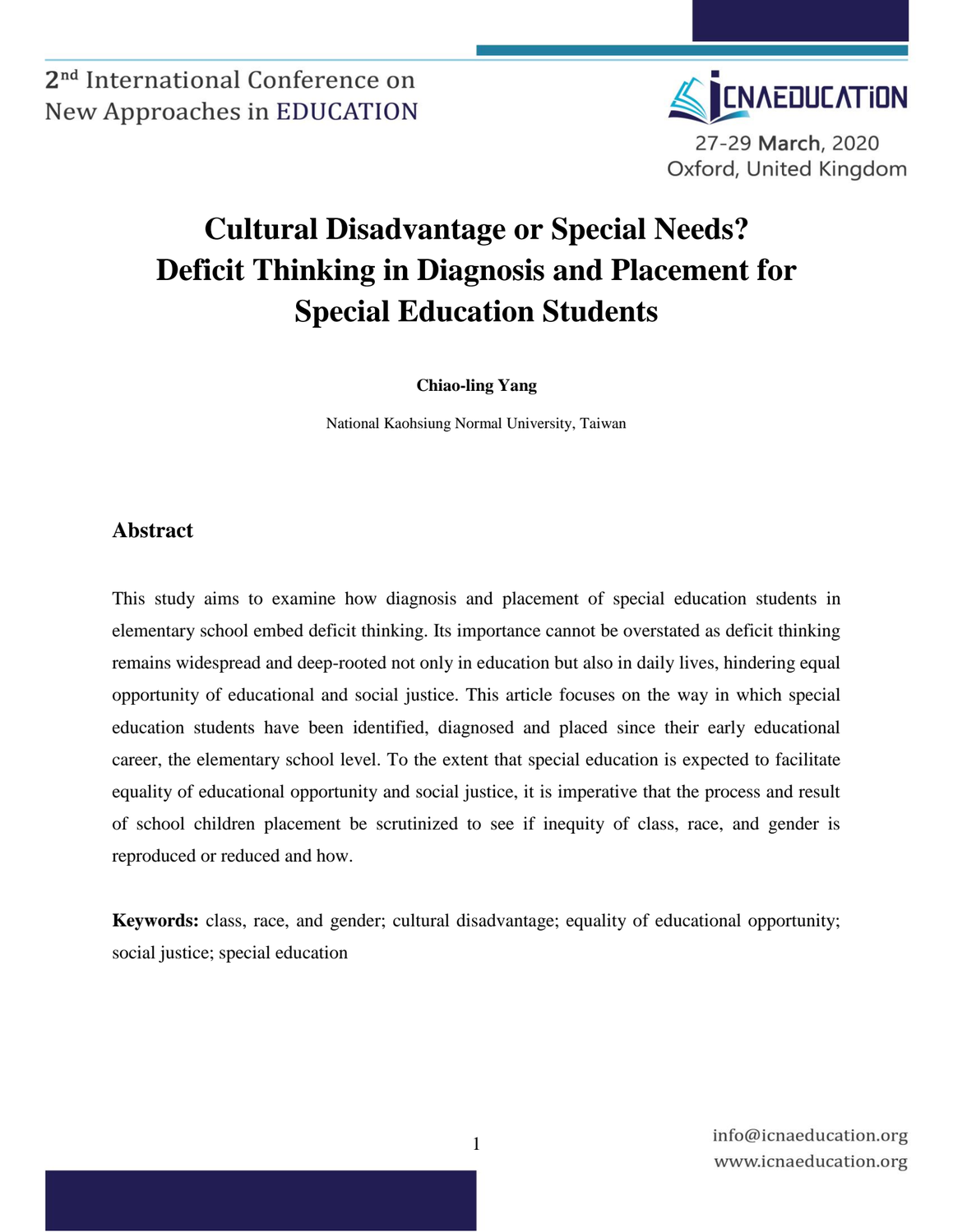

#### **1. Objectives or purposes**

This study aims to examine how the policy and practice of diagnosis and placement of special education students in elementary school embed deficit thinking. Its importance cannot be overstated as deficit thinking remains widespread and deep-rooted not only in education but also in daily lives (Brown, 2007; Pearl, 1997; Radnor, Koshy, & Taylor, 2007; Whitty, 2001), hindering equal opportunity of educational and social justice (Ford & Grantham, 2003; Gillborn, 2010).

The construct of deficit thinking, according to Valencia (1997, 2010), equals to a process of victim-blaming, a model based on imposition rather than verification, and its variant includes deficiency approach, deficit theories, deficit model. A relatively new label 'at risk' emerged in 1990s as a version of the cultural deficit model (Franklin, 2000; Swadener & Lubeck, 1995). Regardless of the names, their common logic goes like this: students' failure in school is due either to their inherent deficit (be it cognitive or/and motivational) or to dysfunctional family and deficient culture, and thus exempts school organization, educational policy, and societal inequity from responsibilities. Such logic has heretofore been adopted by educators as well as policy makers with little, if any, doubt (McKenzie & Phillips, 2016; Smit, 2012).

This article focuses on the way in which special education students have been identified, diagnosed and placed since their early educational career, the elementary school level. To the extent that special education is expected to facilitate equality of educational opportunity and social justice, it is imperative that the process and result of school children placement be scrutinized to see if inequity of class, race, and gender is reproduced or reduced and how.

#### **2. Perspective(s) or theoretical framework**

The aim of this study fits the critical education tradition, devoted to revealing power relations and how inequity manifests itself in education, especially in a complicated way. This tradition calls us for looking at the world with the eyes of the oppressed to fight against the reproduction of oppressing ideological and institutional processes and forms, including schooling (Apple, Au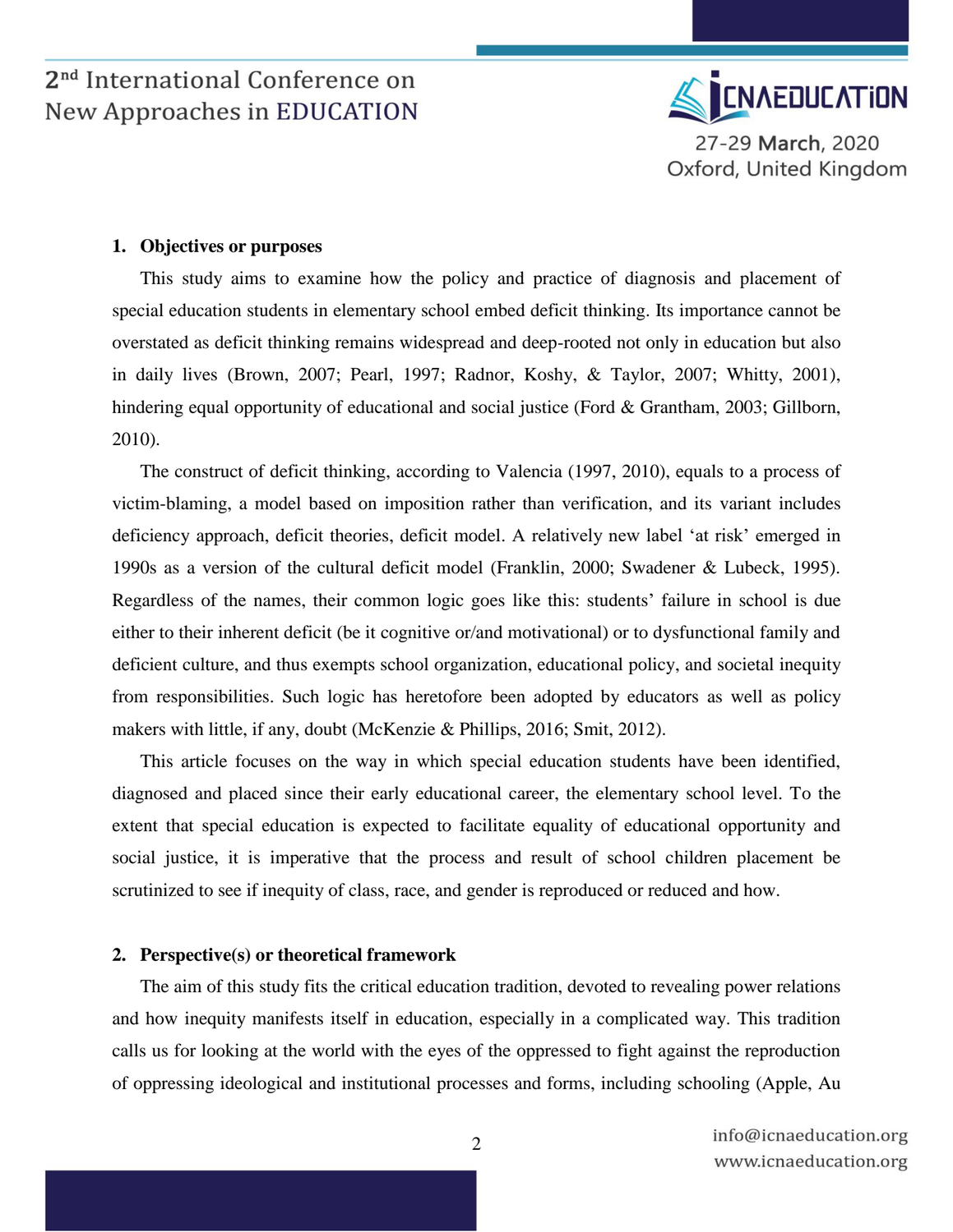

& Gandin, 2009). Scholars already criticized schools as a sorting machine through which students are classified, analyzed and arranged in accordance with labels such as deviance and difference imposed from the outside (Apple, 2004; Kirp, 1974; Spring, 1976).

Speaking of classifying and labeling students, nothing can be compared with special education. In Taiwan, the government promulgated The Special Education Act in 1984 identifying 11 categories of disabilities. In 1997 two of them, Personality Disorders and Behavior Disorders, were deleted while adding three, Severe Emotional Disorders, Autism, and Developmental Delays. Emotional/Behavioral Disorders replaced Severe Emotional Disorders in order to include Attention Deficit Hyperactivity Disorder 12 years later, and Cerebral Palsy entered in 2013, resulting in 13 categories (Legislative Yuan of the Republic of China, 2005). This very development seems to echo with some researchers considering disabilities as social construction, not simply as medical problems of individuals (e.g., Chang, 2007). As for giftedness/talents, 6 categories are instituted, Intelligence, Scholarship, Arts, Creativity, Leadership, and Other Areas (Laws & Regulations Database of The Republic of China, n.d.).

Here shows a dilemma facing special education, to help and educate students with disabilities as early as possible but not to mark and harm them. On the other hand, it's still a challenge to carry out Article 41 of Special Education Act, stipulating that local authorities and schools should reinforce diagnosis procedures and counseling services for gifted students with special needs and economical/social disadvantages (Wu, 2011). Similar difficulties occurred elsewhere; Robinson and Campbell (2010) maintain that the elite group in the UK has been good at manipulating the school system for their children to gain access to Gifted and Talented (G and T) programs disproportionately, even if the criteria have shifted from achievement to potential, expanded from subject areas to arts. White (2006) concurs with them arguing that the redirection and expansion of the concept of G and T do little justice to social equity because the recognition of potential and aptitude often relies upon teachers recommendation, usually favoring students from higher class background. This paper intends to address such issues with respect to Taiwanese elementary schools.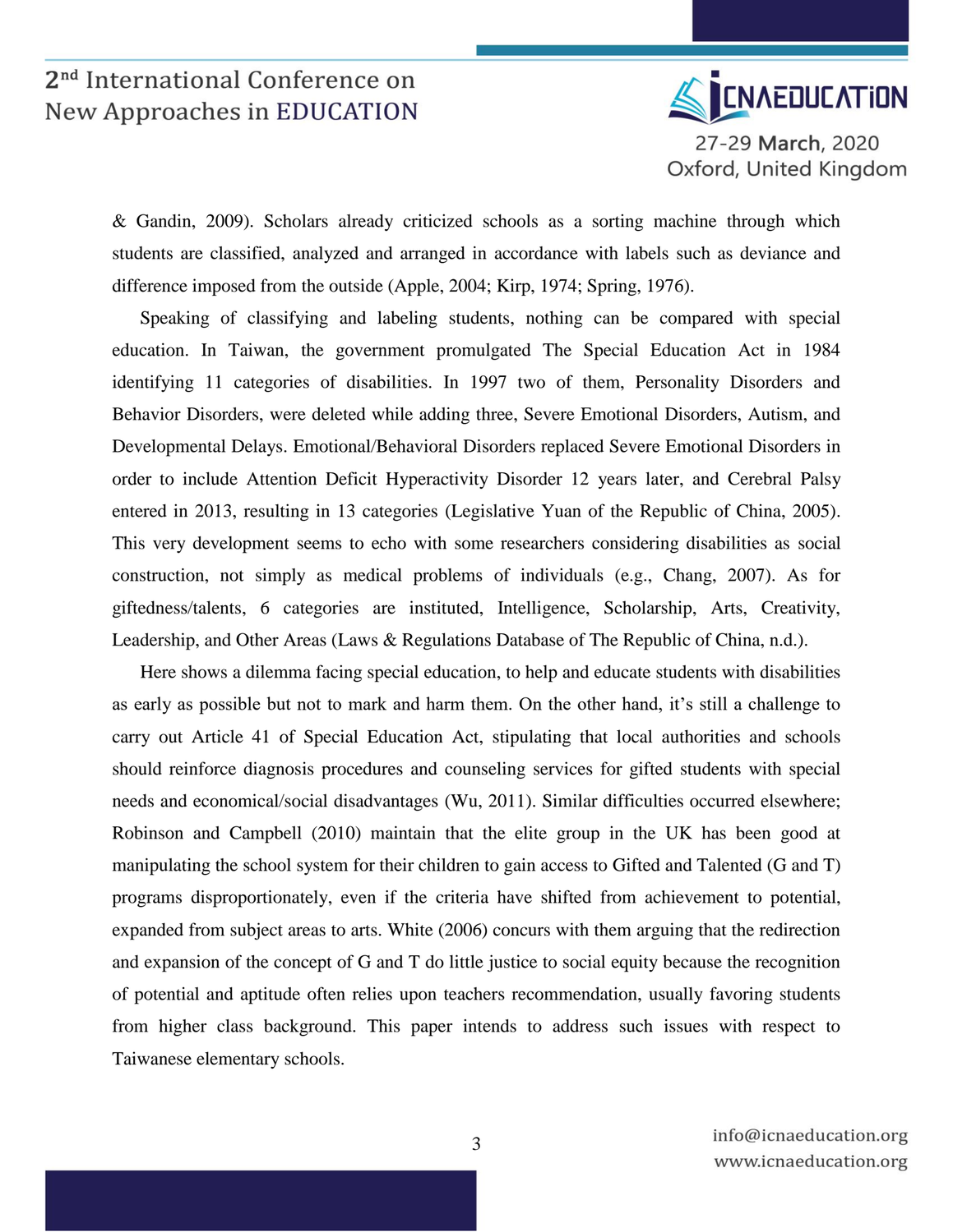

#### **3. Methods and Data sources**

This article derives from the second year of a 3-year research project, concentrating on the policy and practice of diagnosis and placement for students with special needs, which makes it necessary to find key informants in order to obtain insiders knowledge. With the consent of the gatekeepers, some civil servants were invited to participate in interviews, who work at Education Bureau in a southern city in Taiwan, responsible for affairs of relevant divisions and centers. 9 persons took part in 6 interviews, as 2 interviews consist of 2 and 3 interviewees respectively. Codes of research ethics are observed. Data sources contain interview transcripts and pertinent documents offered by research participants, such as Application Form for Diagnosis and Placement of Students with Special Needs.

#### **4. Results and/or substantiated conclusions or warrants for arguments/point of view**

Most participants reported that the city government complies with the central government's laws, such as Statute For Compulsory Education and its Guidelines, requiring normal class grouping. The procedure and its outcome has won people's trust in general. But this is not the case for special education even though Special Education Act and its concomitant regulations are followed by the city government as well. What ensues will be divided into the disabled and the gifted education to demonstrate how deficit thinking operates explicitly and implicitly in the examination and deployment of special education students in elementary schools.

- (1) Deficit thinking in education for the disabled
	- A. The term of 'cultural inadequacy' is used in official documents as a criterion to prevent from the identification of learning disabilities.

Different interviewees mentioned the same central government's regulation about the assessment of learning disabilities, which defines what constitutes learning disabilities, ruling out causes from other disorders and environmental factors, which specify inadequacy of cultural stimulation and inappropriate teaching. The local government certainly must adhere to such regulation, but the practice is much more ambiguous and complicated. As an interviewee expressed: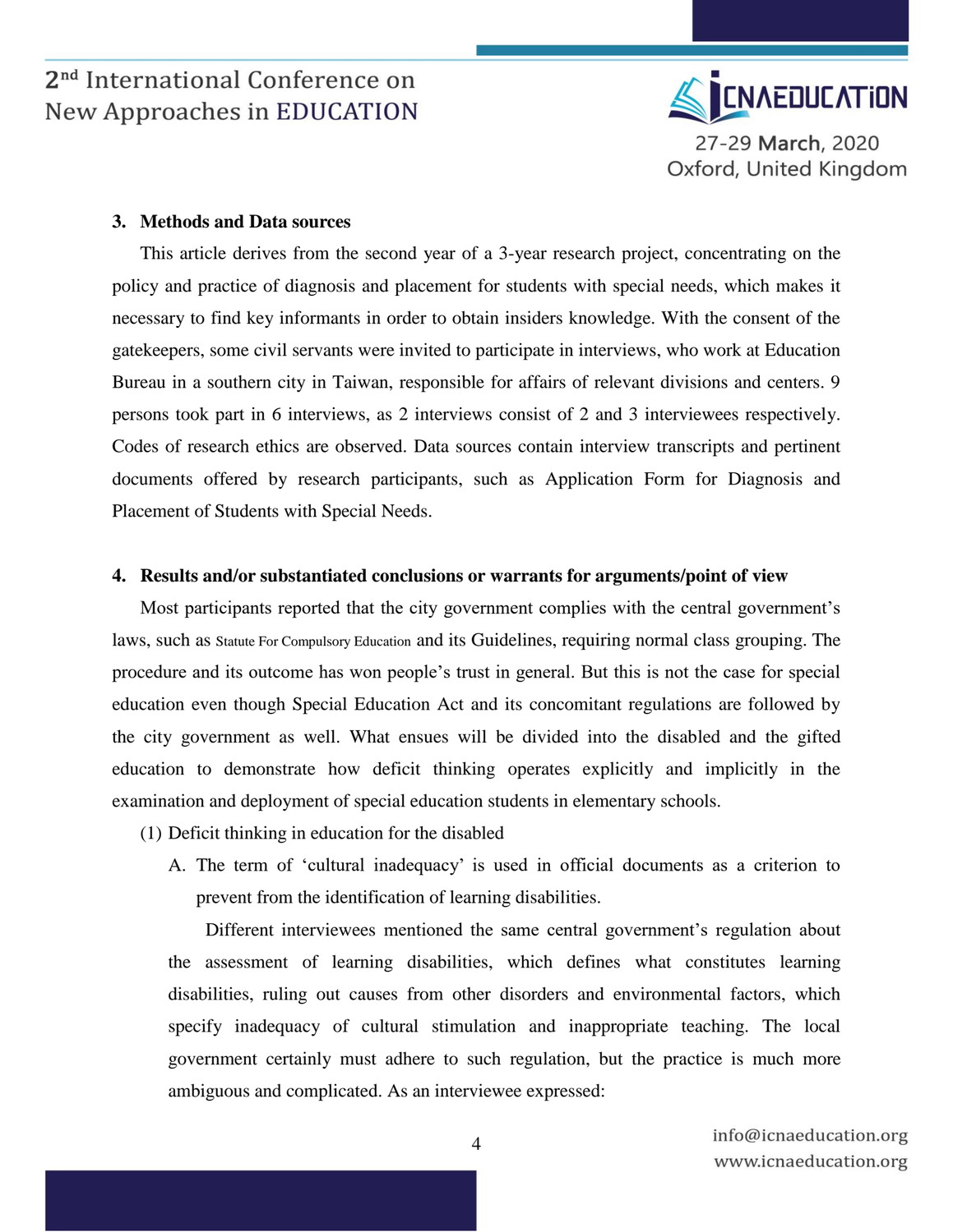

*When children are identified as disabled, they can hardly escape from labeling. But labeling itself may not be a problem. What really matters is with what the label is associated. In a good way, the label simply means they need special help for learning. To the contrary, it may connote negative implications and even stigmatize.* 

Other participants were also concerned with the issue of how to characterize 'cultural inadequacy', since the law doesn't spell it out and thus leaves much room for interpretation. One of them explained with an instance,

*A child whose mom came from Vietnam was sent to Special Education Students Diagnosis and Placement Counseling Committee, briefly called DPCC, for being suspected of learning disabilities. We as local government administrative representatives see this case as culturally disadvantaged and should be dismissed, but the professors in DPCC don't agree, insisting that this child receive special education services as early as possible for his sake.* 

What's noteworthy is twofold. First, the Disabilities and Giftedness Students Diagnosis Regulation was codified in 2002 and had undergone revision for three times, 2006, 2012, 2013. Why didn't the policy makers ever reflect on the suitability of the term, inadequacy of cultural stimulation? In the US, such terms as 'culturally disadvantaged' have become synonymous with poor children of color, since they were present in the early 1960s in the early childhood literature (Swadener, 1995). What do such terms conjure up in contemporary Taiwanese society? We cannot afford not to reconsider such issues seriously as this nation has been getting more diverse culturally.

Secondly, most participants seem to endorse the usage, like the interviewee mentioned above identifying the child of Vietnamese mother with cultural disadvantage. He is not alone. Another interviewee further believes the exclusive criterion, cultural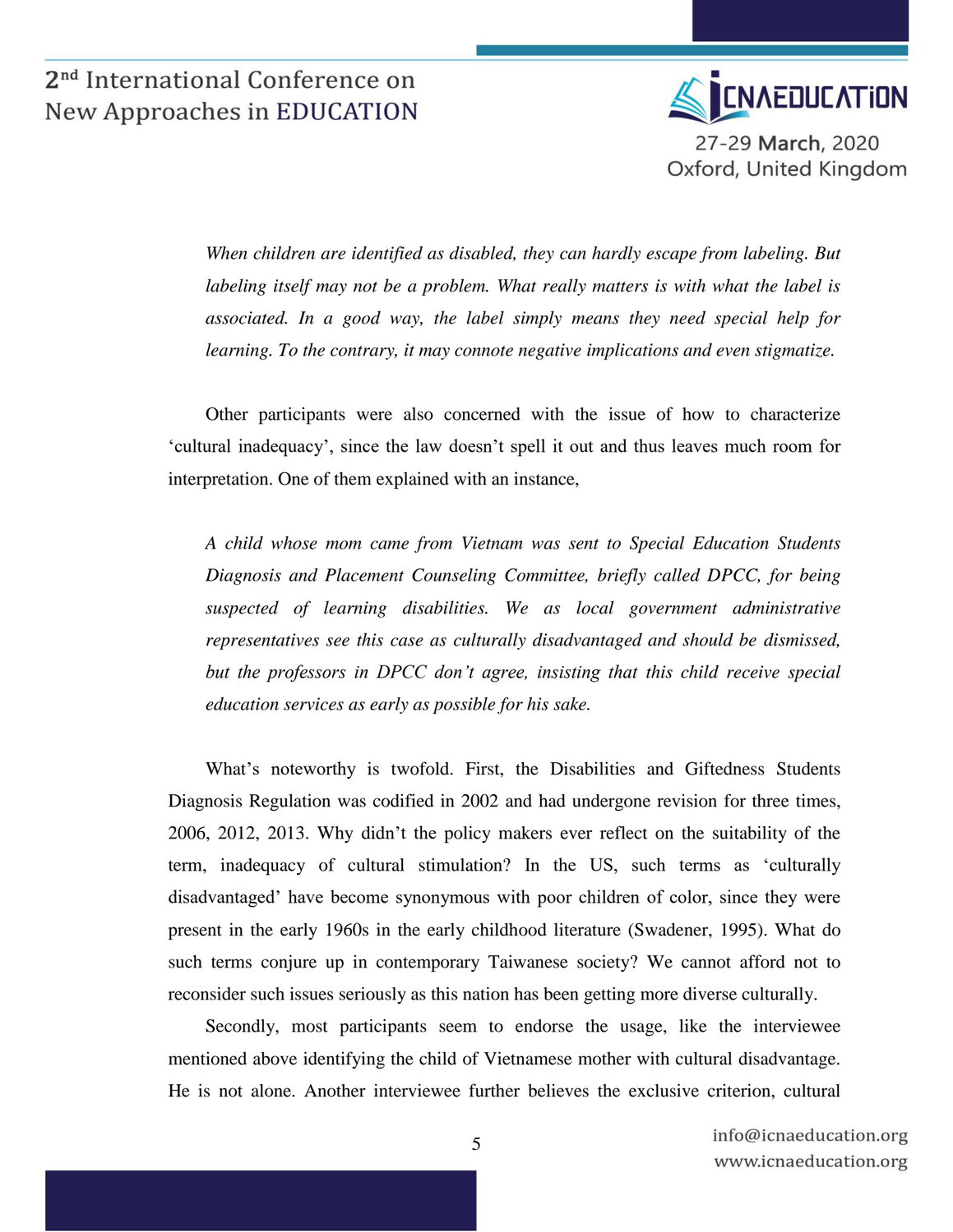

inadequacy, benefits the disadvantaged, such as children from low income families and/or of new immigrant women, because they won't be categorized easily as learning disabilities. What's unexplained is, however, why the so-called disadvantaged are supposed to lack cultural stimulation. Ford and Grantham's (2003:217) comment on educators applies to policy makers and governmental administrators as well, "Deficit thinking exists when educators hold negative, stereotypic, and counterproductive views about culturally diverse students and lower their expectations of these students accordingly."

B. The subjectivity inherent in assessment and diagnosis of psychological disorders makes deficit thinking have a role to play.

In contrast with physiological disorders diagnosed mainly by medical personnel, assessment of psychological disorders is performed usually by school educators and can rarely avoid subjective interpretation and judgement, which tends to put students from lower social backgrounds at a disadvantage. According to some research participants, elementary students won't be speculated as, for example, learning disabilities until their teachers propose. The reasons for teachers' suspicion pertain to either low achievement or behavioral problem, and both depend on teachers' perception, which is more or less influenced by deficit thinking. Even though trained professionals will screen the proposed students by testing their intelligence, it's still teachers' responsibility to collect both quantitative and qualitative data about students' performance as evidence for judgement. Neither is intelligence testing necessarily objective; like many scholars have noted that the tests measure familiarity with mainstream culture and language, not intelligence (Ford, Harris III, Tyson & Trotman, 2001).

- (2) Deficit thinking in gifted education
	- A. The official statistics shows neither aboriginal nor new immigrant women's children are in decentralized resource room for gifted education.

The Special Education Transmit (SET) Network presents different kinds of statistics, and all but two groups display both the disabled and the gifted. Children of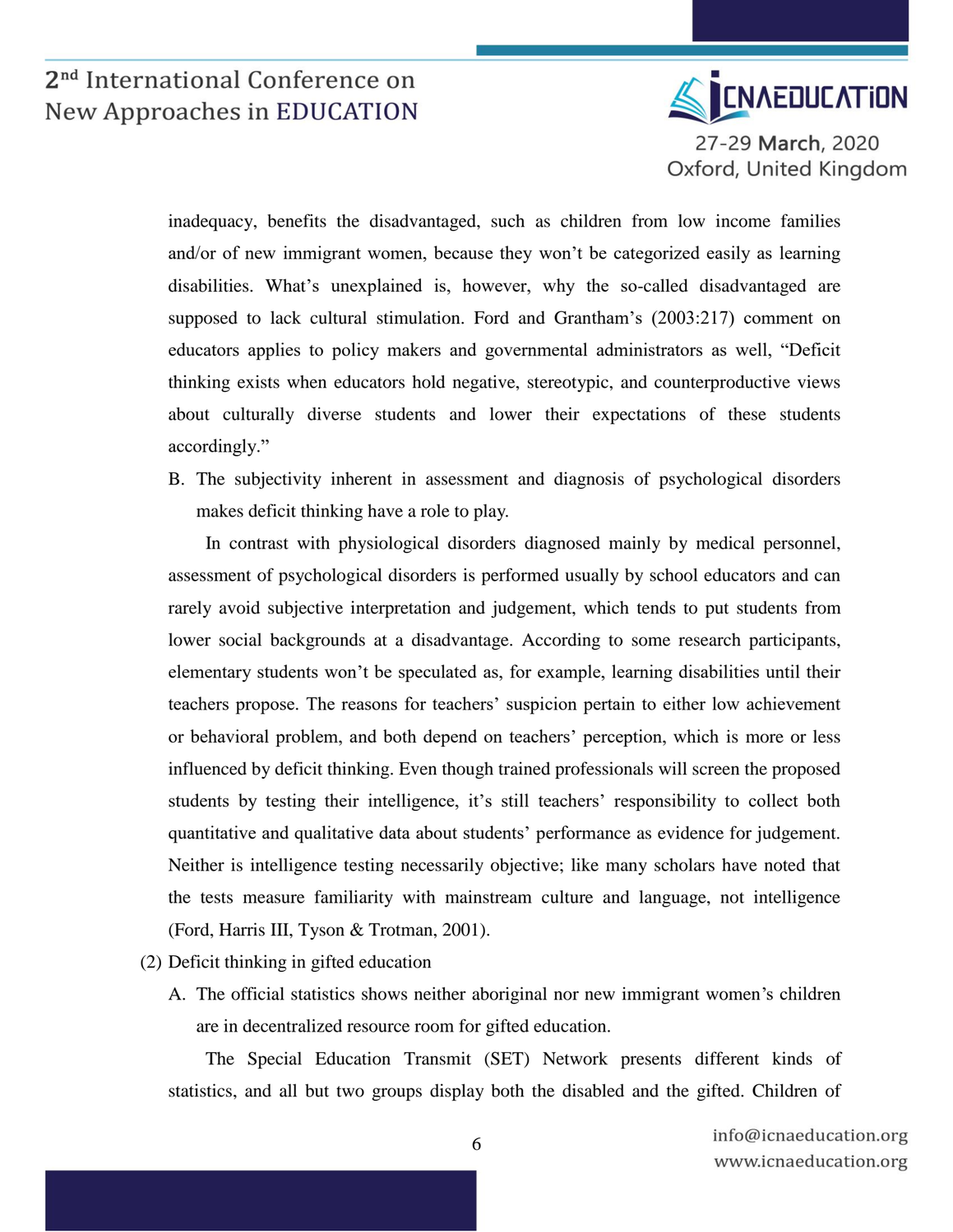

aboriginal people and foreigners (mostly new immigrant women) are counted only for the disabled education (Ministry of Education, n.d.). I asked all interviewees about this absence, and some responses manifested deficit thinking. For example, one participant reasoned that those who live in rural areas and have children with intellectual disabilities lean to match their children with foreign brides from southeastern Asia nations, and their next generation's intellectual disabilities continue, and likewise, aboriginal children don't have enough cultural stimulation as they live in remote villages. Others acknowledged that, nonetheless, the testing instrument is prejudicial to both groups for its content always favors children from the mainstream culture, which appears to go beyond deficit thinking.

B. The familial or parental social background influences whether children will be sent for identification and placement of gifted education class.

While children of the disabled education range from upper-middle class to very poor families, most of the gifted children have parents with high social economic status. An interviewee observed that parents of upper-middle social class do have richer resources, including sending children to after-class schools, connecting with school educators such as principals. Others commented helplessly that some schools in rural and remote areas have stopped gifted education classes because very few students applied for examination and even fewer passed, given that the Act requests local authorities and schools to reinforce diagnosis procedures and counseling services for gifted students with special needs and economical/social disadvantages. The truth is the more metropolitan the schools locate, the more gifted students they have.

#### **5. Scientific or scholarly significance of the study or work**

The significance of this study is twofold. First, the ideal blueprint shaped by educational policies is inspected with evidence base. While excellence has been becoming a catchword in the field of education as international competition intensifies, even been opposed to equity (Robbins, 2007), OECD (2013) calls for excellence through equity or balancing both. To the extent that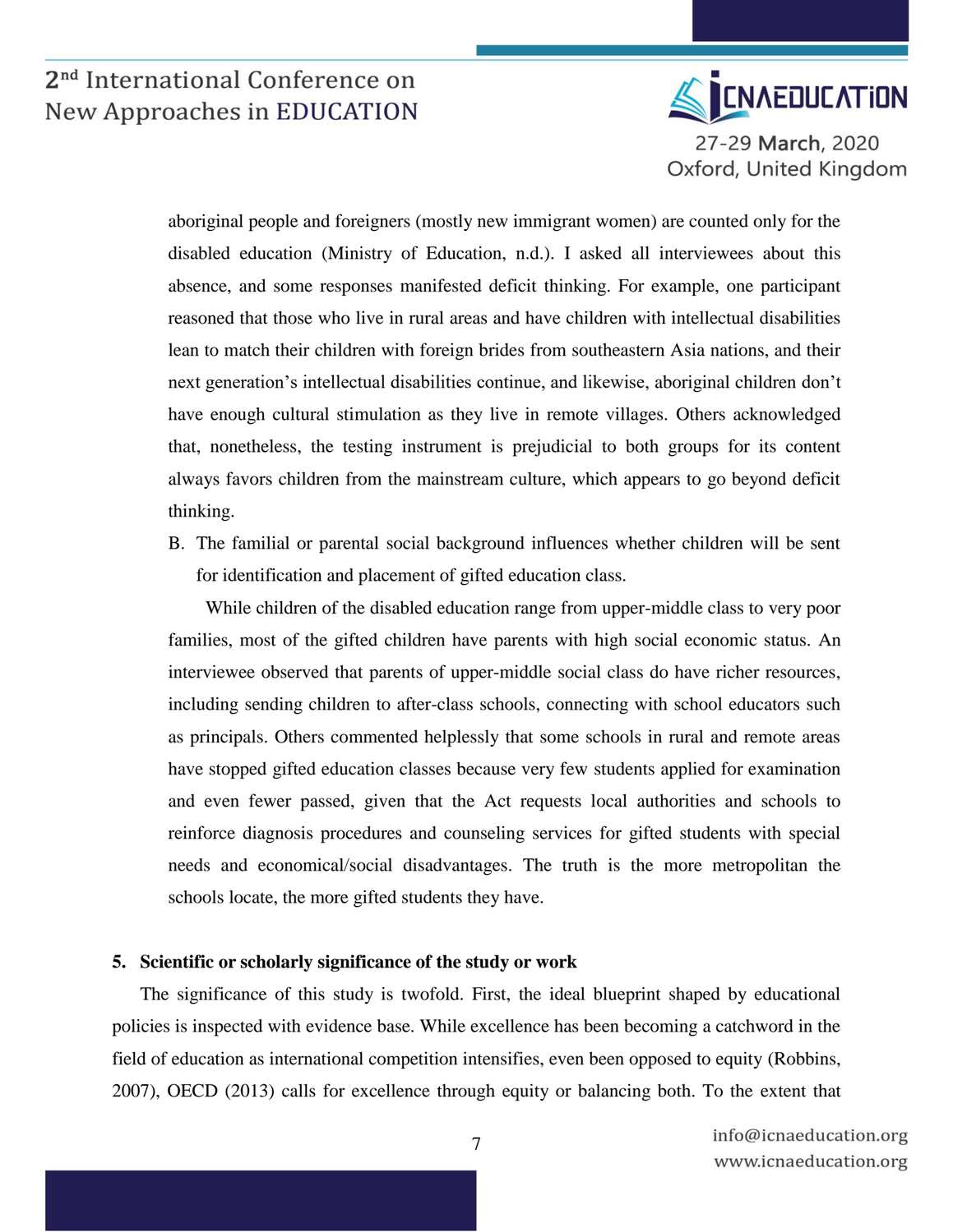

special education is instituted as a means for equal opportunity of education, it's important to investigate how deficit thinking may harm education of both the disabled and the gifted. The other lies in the attempt to disclose the contradiction of the school practice with both a critical analysis and a search for counter-discourse to redress the medical-psychological model dominant in special education in Taiwan for long (Chang, 2010).

#### **References**

- Apple, M. W. (2004). *Curriculum and ideology*. Third edition. New York, NY: RoutledgeFalmer.
- Apple, M. W., Au, W., & Gandin, L.A. (2009). Mapping critical education. In M.A. Apple, W. Au, & L. A. Gandin (eds.), *The Routledge international handbook of critical education* (pp. 3-19). New York, NY: Routledge.
- Brown, E. (2007). The significance of race and social class for self-study and the professional knowledge base of teacher education. In J. J. Loughran, M. L. Hamilton, V. K. LaBoskey, & T. Russell (eds.), *International handbook of selfstudy of teaching and teacher education practices* (pp. 517-514). Dordrecht, the Netherlands: Springer.
- Chang, C. (2010). A sociological study of principals' perspectives on the definition of special educational needs (SEN) in Taiwan. *Bulletin of Special Education*, 35(2), 1-27.
- Chang, H. (2007). Special education and sociology of disability: a theoretical reflection. *Education and Society Studies*, 13:71-94.
- Ford, D. Y. & Grantham, T. C. (2003). Providing access for culturally diverse gifted students: from deficit to dynamic thinking. *Theory Into Practice*, *42*(3), 217-225.
- Ford, D. Y., Harris III, J. J., Tyson, C. A., & Trotman, M. F. (2001). Beyond deficit thinking: providing access for gifted African American students. *Roeper Review*, *24*(2), 52-58.

Franklin, W. (2000). Students at promise and resilient: a historical look at risk. In M.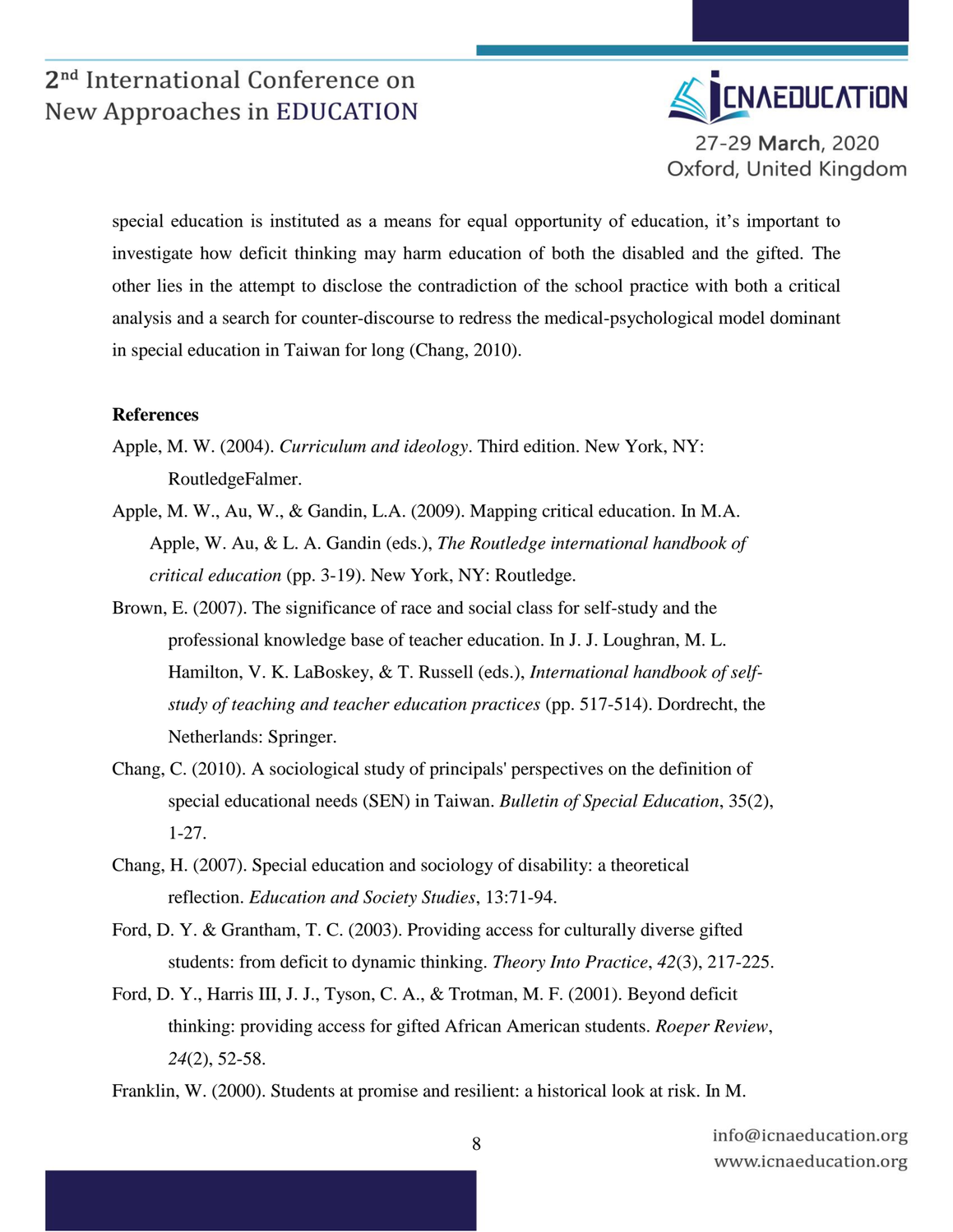

G. Sanders (Ed.), *Schooling students placed at risk: Research, policy, and practice in the education of poor and minority adolescents (pp. 3-16). New York,* NY: Routledge. Gillborn, D. (2010). The colour of numbers: surveys, statistics and deficit-thinking about race and class. *Journal of Education Policy*, *25*(2), 253-276. Kirp, D. L. (1974). The great sorting machine. *Phi Delta Kappan*, *55*(8), 521-525. Laws & Regulations Database of The Republic of China. (n.d.). The Special Education **Act.** Act. Retrieved from <https://law.moj.gov.tw/ENG/LawClass/LawAll.aspx?pcode=H0080027> Legislative Yuan of the Republic of China. (2005). Special Education Law--Law History—National Laws--Global Legal Information Network. Retrieved from [https://glin.ly.gov.tw/web/nationalLegal.do?isChinese=false&method=legal&newQuery=tr](https://glin.ly.gov.tw/web/nationalLegal.do?isChinese=false&method=legal&newQuery=true&legalTypeId=73&fromWhere=legalType) [ue&legalTypeId=73&fromWhere=legalType](https://glin.ly.gov.tw/web/nationalLegal.do?isChinese=false&method=legal&newQuery=true&legalTypeId=73&fromWhere=legalType) McKenzie, K. B. & Phillips, G. A. (2016). Equity traps then and now: deficit thinking,

racial erasure and naïve acceptance of meritocracy. *Whiteness and Education*, *1*(1), 26-38.

- Ministry of Education. (n.d.). Special Education Transmit Network. Retrieved from [https://www.set.edu.tw/Stastic\\_WEB/sta2/default.asp?sec=6](https://www.set.edu.tw/Stastic_WEB/sta2/default.asp?sec=6)
- OECD (2013). *PISA 2012 Results: Excellence through equity: Giving every student the chance to succeed* (Volume II), PISA, OECD Publishing. http://dx.doi.org/10.1787/9789264201132-en.
- Pearl, A. (1997). Democratic education as an alternative to deficit thinking. In R. Valencia (ed.), *The evolution of deficit thinking: Educational thought and practice* (pp. 211-241). London: Falmer.
- Radnor, H., Koshy, V. & Taylor, A. (2007). Gifts, talents and meritocracy. *Journal of Education Policy*, *22*(3), 283-299.
- Robbins, L. (2007). Equity vs. excellence: is education still a zero-sum game? *Peabody Reflector*, *76*(2), 3-6.